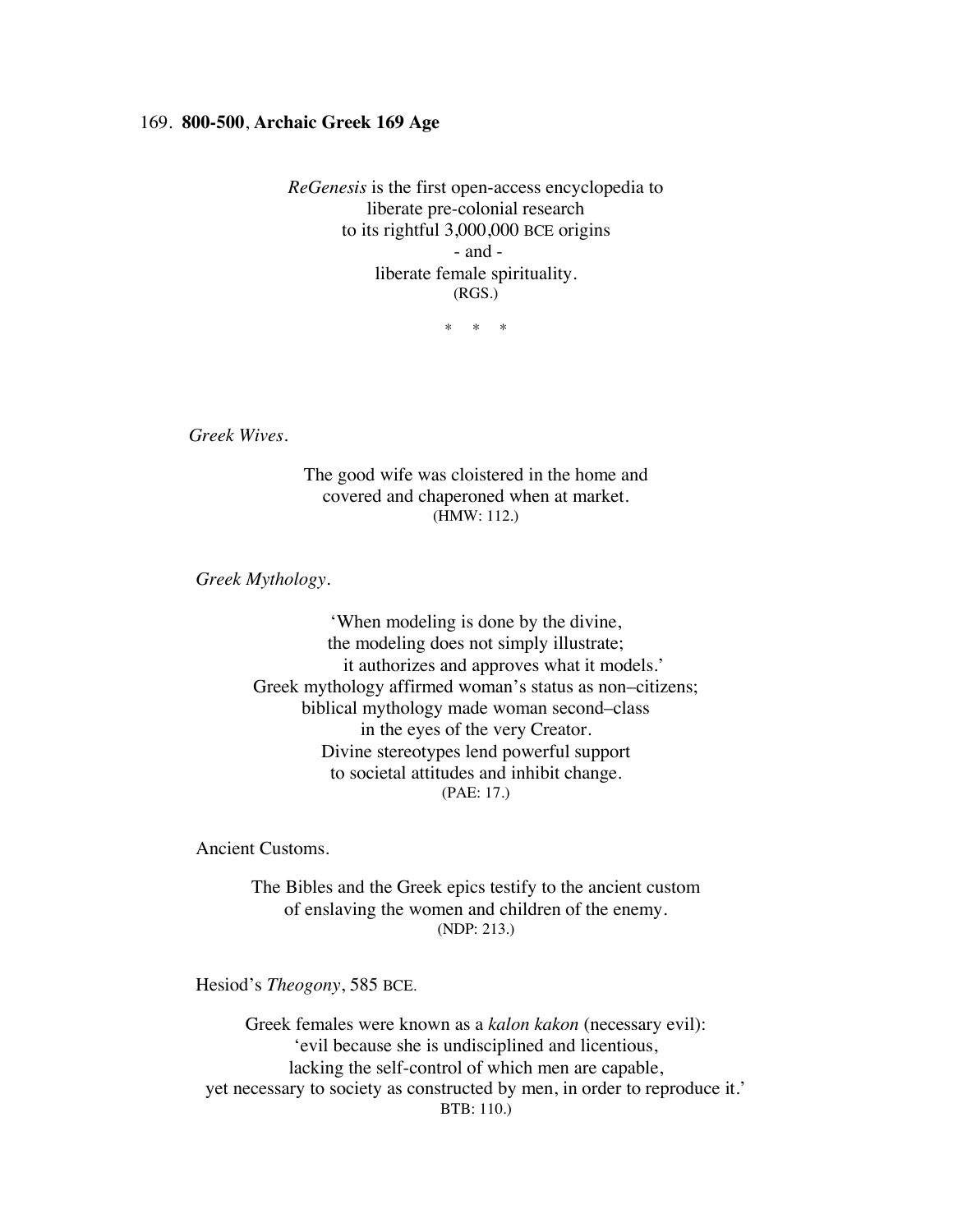*Greek Epics.*

Away from a symbolism reflecting the power of the female, towards a symbolism reflecting male power." (MHE: 149.)

*Homeric Hymns, Homer, and Hesiod.*

Patriarchal reworkings of earlier female–centered myths. (WTV: 20-21.)

*Homeric Epics.*

[This] process reflects a historic shift, begun in the Mycenaean age, towards a society in which one half of the population, the women are politically inferior to the other half. The repercussions of this shift in the symbolic plane can be seen not only in the division of male gods from female gods, but also in the separation of sky from earth, of mind from body, of spirituality from sexuality. **(**MHE: 150.)

*Homer.*

The Olympians of Homer are no more primitive than his hexameters. (PSGR: ix.)

*New Olympian Gods and Religions.*

Strange as it may seem, the idea of 'god' like the other great religious insights of the period,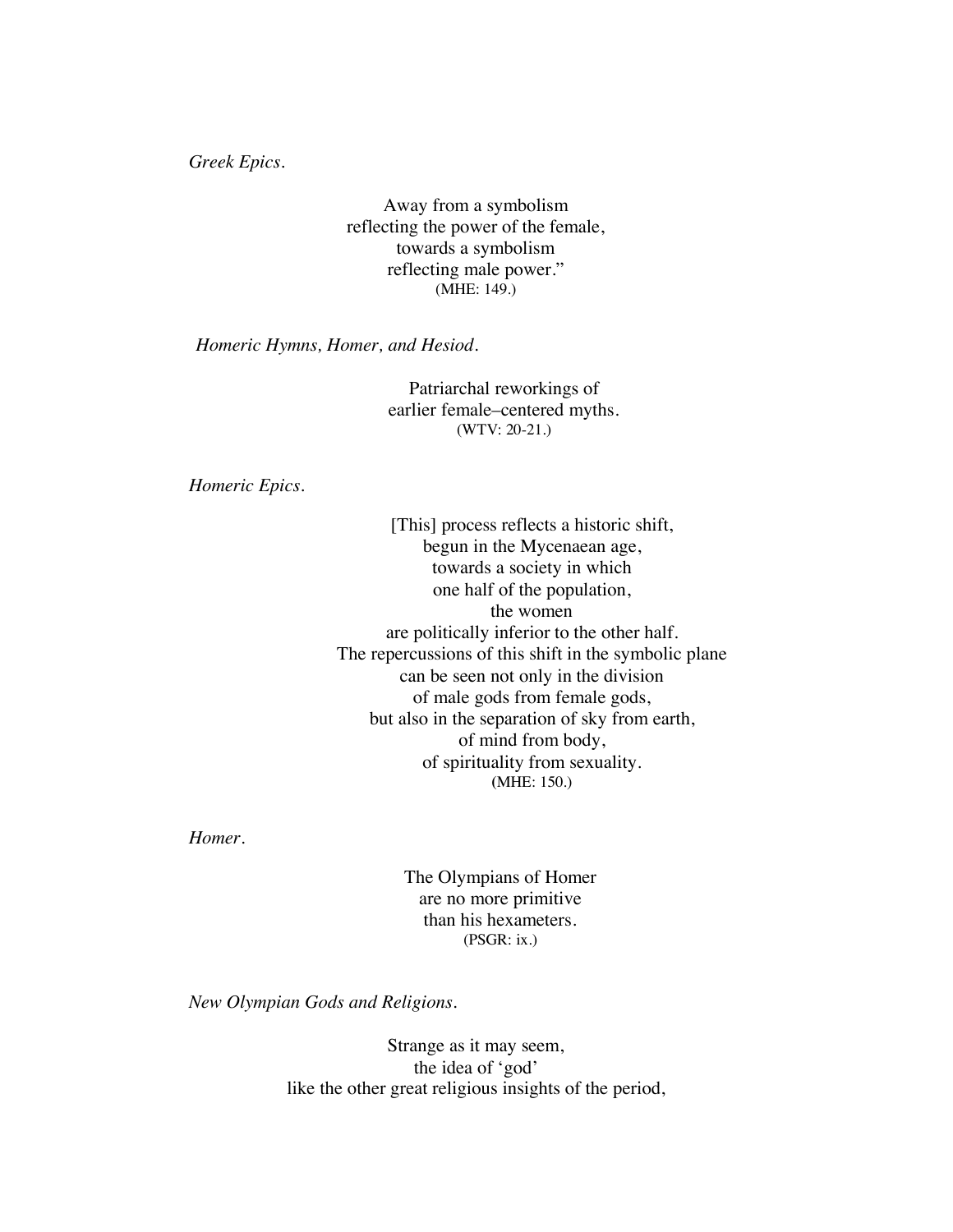developed a market economy in the spirit of aggressive capitalism. (HOG: 37.)

*Simone Weil.*

The strong are, as a matter of fact, never absolutely strong, nor are the weak absolutely weak, but neither is aware of this. …

Thus it happens that those who have force on loan from fate count on it too much are destroyed. *The Iliad: Or, the Poem of Force.* Simone Weil. (TLPF: 13-14.)

*Sappho*.

You will know that I escaped the gloom of Hades, and no sun will ever rise on a world which does not know the name of the lyric poet, Sappho. (Source unknown.)

The Archaic Greek Age gave rise to epic and lyric mythologists and poets including Homer and Hesiod, c. 800-700 BCE and Sappho (Hittite *numinous*, Attic Greek Σαπφώ) c. 650-600 BCE. Homer's *Iliad* is the tale of the Trojan War (c. 1200 BCE) and the *Odyssey* is the hero Odysseus's journey home from the war. But according to Harrison in *Prolegomena to the Study of Greek Religion,* rather than a starting point, Homer presents a "mechanical accomplishment, with scarcely a hint of origins." (PSGR: vii.)

For literature Homer is the beginning, though every scholar is aware that he is nowise primitive; for theology, or–if we prefer so to call it– mythology, Homer presents, not a starting–point, but a culmination, a complete achievement, an almost mechanical accomplishment, with scarcely a hint of *origins*, an accomplishment moreover, which is essentially literary rather than religious, skeptical and moribund already in its very perfection. The Olympians of Homer are no more primitive than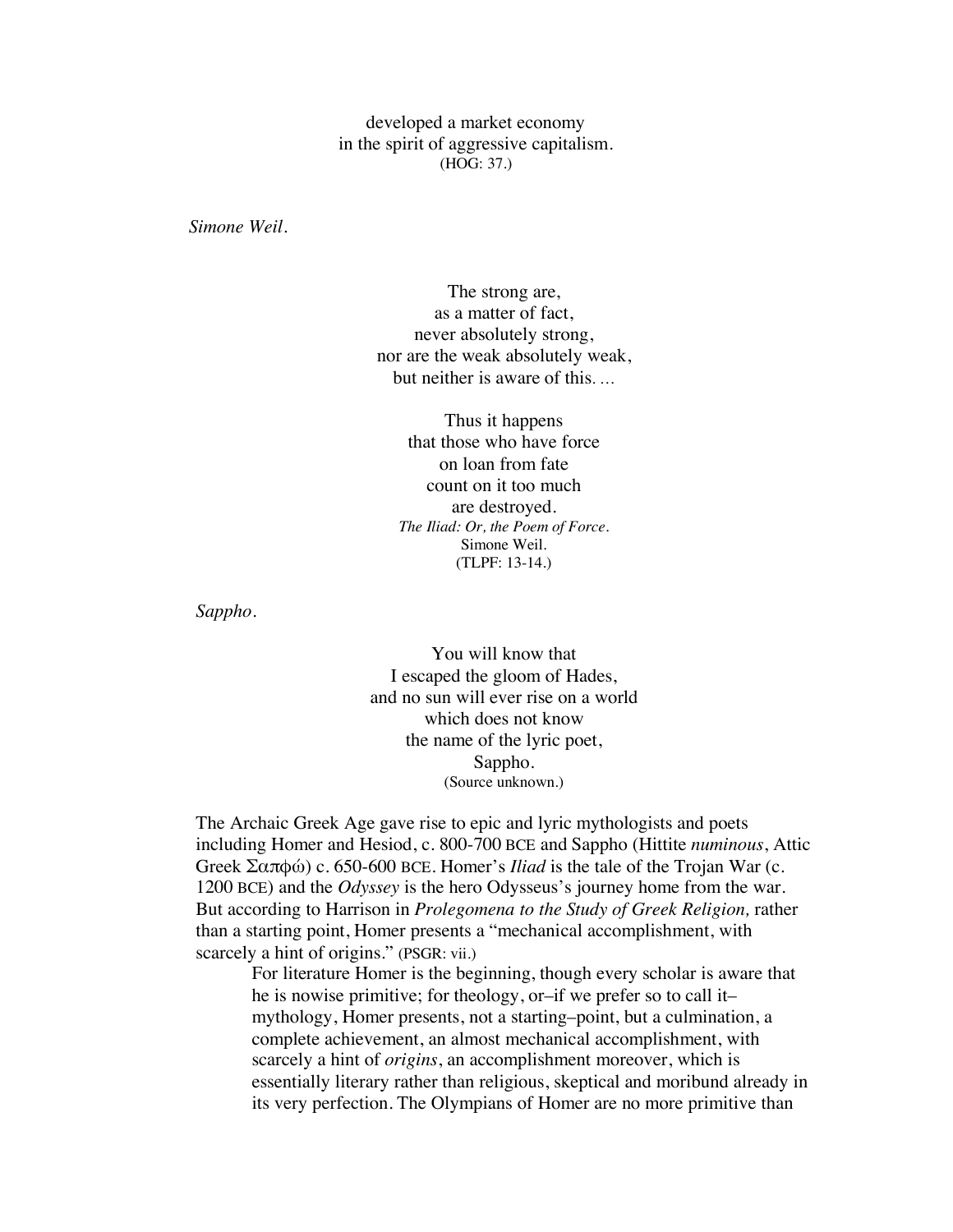his hexameters. Beneath this splendid surface lies a stratum of religious conceptions, ideas of evil, of purification, of atonement, ignored or suppressed by Homer, but reappearing in later poets and notably Aeschylus (PSGR: 5a, vii).

Although archaic female lyric poetesses are seldom noted other than Sappho, \* other archaic poets to re–member are: Erinna (Erina, Herinna); Myrus; Myrtis of Anthedon; Hipparchia and Themistra of Athens; Corinna (Korinna) of Boeotia; Praxilla of Sicyon; Telesilla of Argos; Nossis, epigrammatist and poet of Locri; Anyta; Gorgo; Andromeda; and Danophila of Pamphylia. Leading hetaera of Athens are: Aspasia of Ionia; Leontium; Danae; Glycera; Meteneria (Metaneira); Herpyllis; Archeanassa; and Phryne. (UOH: 259-62; FE: XIII-XIV.) (A separate entry on archaic female poets is in process.)

\* Founder of the most challenging of all verse forms, the Sapphic stanza.

Hesiod's poetry speaks to the mythology of men's everyday life and recasts the story of Eve's evil into Pandora's box whereas Sappho  $(10<sup>th</sup> 1)$  lyric muse/poet?) celebrates the pleasures of personal regard and erotic intimacy via unique quantitative verse. Charlene Spretnak and Lucy Goodison suggest that works of both Homer and Hesiod relate patristic versions of ancient female – centered myths. Harrison compares Homer's Olympian gods to a *bouquet of cut-flowers*.

> [They are] like a bouquet of cut–flowers whose bloom is brief, because they have been severed from their roots. To find those roots we must burrow deep into a lower stratum of thought, into those chthonic cults which underlay their life, and from which sprang all their brilliant blossoming (T: XI). (TCOP: 204; WWW: 249-250.)

Alternately, Goodison says that although the author of the Homeric epics remains unclear, the epics preserve the oral tradition of the Mycenaean Age. Hesiod, a small–scale farmer from Boeotia is credited with a series of epic poems based on everyday life and mythological subjects. But remember that during this period, the trend is not only a class bias but also clearly "away from a symbolism reflecting the power of the female, towards a symbolism reflecting male power." (MHE: 149.)

As the social systems of patriarchy become increasingly entrenched, we will see the male deities take control of the sky, allowing female deities a place in 'heaven' only in male–specified roles, and banishing the rest to the lower regions of the earth. The old Cretan female symbols are either co–opted, (MHE: 149) or become discredited: a familiar process whereby the gods of the old religion become the devils of the new religion. The process reflects a historic shift, begun in the Mycenaean age, towards a society in which one half of the population, the women are politically inferior to the other half. The repercussions of this shift in the symbolic plane can be seen not only in the division of male gods from female gods, but also in the separation of sky from earth, of mind from body, of spirituality from sexuality. Incorporated into the mainstream of Greek thought and later crystallized in the philosophical writings of Plato, these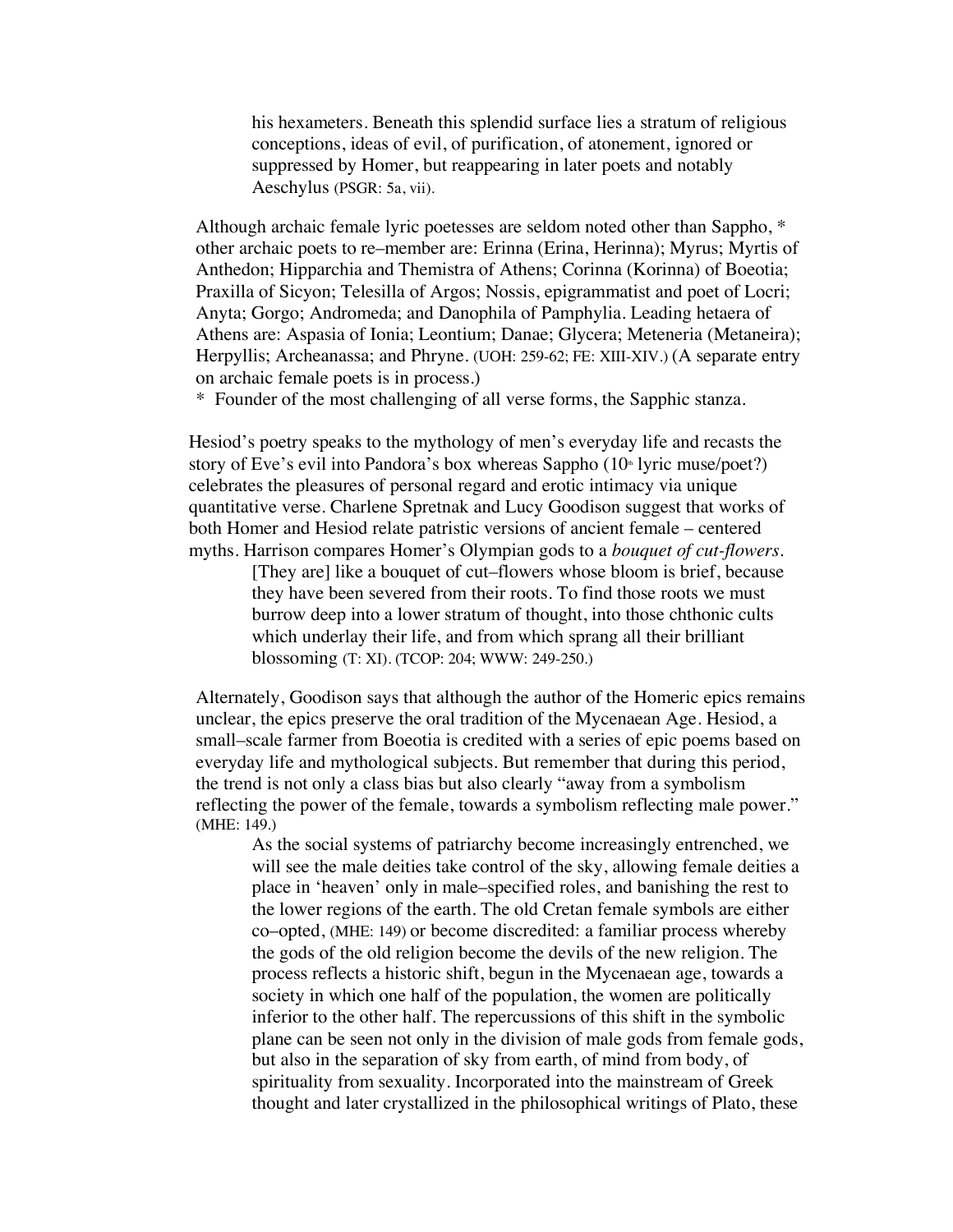ideas then pass via Neoplatonism into Christian theology and contribute to the symbolic worldview, which is still dominant in western society today. From this early Greek Geometric period onwards, European culture ceases to offer the imaginative vocabulary for any human being, female or male, to experience themselves as whole and undivided **(**MHE: 150).

By this age we find a specific and articulate theology. Homer and Hesiod both offer a clear picture of a set of gods dwelling on the heights of Mount Olympus, who preside over the world of men, in much the same way as the nobles of the Geometric age presided over the rest of the population. This Olympian line–up of deities was headed by the ill–matched couple of Zeus and Hera, and included Athena, Aphrodite, Apollo, Poseidon, … projecting a view of the world, which we may guess was in the interests of a dominant class of Greek society. The Homeric poems as epic poetry oriented towards an aristocratic audience, seem to reflect a class bias in their emphasis on the Olympian gods. ... Hesiod, though not a peasant, is closer to the soil, …sun, streams, the natural world, the dates of the month, and daily life, … [but] his misogynism is blatant, and he will not tell us anything about the work, activities, myths or rituals specifically concerning women (MHE: 150).

In *Goddess as Nature: Towards a Philosophical Thealogy,* Paul Reid-Bowen, adds to the discussion of misogynistic world–views that might be worthy of *remythologizing.* (GAN: 34.)

> Myths may be understood as narratives, which enshrine a number of religious and cultural meanings … For Goddess feminists, patriarchy is understood to have produced myths that have served to legitimate the oppression of women and the degradation of the non-human world, and also systematically empowered men to the detriment of women. Goddess feminists, in turn, recognize that patriarchal myths must be challenged by the creation or reclamation of gynocentric alternatives. That is, women must be empowered, female power legitimated and human relations with the rest of nature improved by a process of re-mythologization. The invidious ethos of patriarchy can, it is asserted by many goddess feminists, only be supplanted by the provision of an alternative feminist mythos or worldview (GAN: 34, n. 27). (ROG: 48-49; 160-171.)

This period also introduced Olympian games honoring Zeus, ascendant sky gods, renewed trade with the Near East, Greek colonization of the Mediterranean with the city–states, plus increased slavery and female subjugation. As Olympian sky gods continued their thrust for superiority over the earth and replaced mother – rite with father – right savior \* Gods (GMDP), violence became increasingly glorified. This is especially evident in the sixth Century BCE Attic mythology and dominates the black/red-figure pottery of cup, bowl, vase and amphora scenes. Kaempf– Dimitriadou's book*, The Love of the Gods in Attic Art of the Fifth Century* BC includes 395 illustrations that succinctly depict an eruption of major gods violently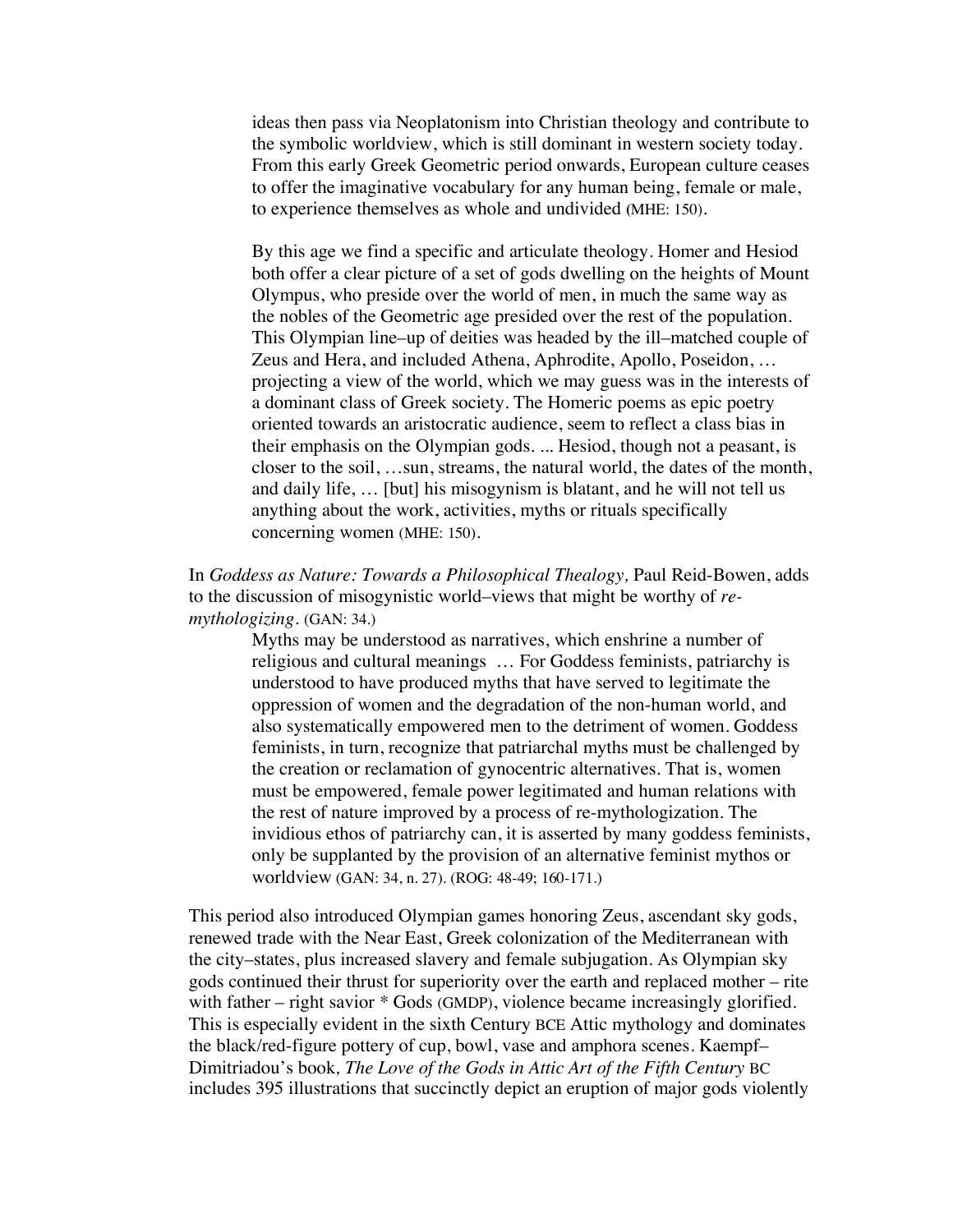raping and abusing goddesses/women (TROP: 47-55; TLOG) as illustrated in Zeus' slaughter of the pre–patriarchal serpent–goddess. According to Kaempf-Dimitriadou, Zeus took his power by raping scores of goddesses. The transition from mother goddesses to Olympian sky gods is also evidenced at ritual cave sites. As a result, goddess cave temples gave way to the construction and replacement of the open–air temples for the incoming sky gods. (TROP: 51-52; FG: 135; TLOG.) \* Soteriology: study of God's salvation and ontological concepts of female evil.

Karen Armstrong adds to the discussion of father – right and the growth of aggressive capitalism.

> There was a new prosperity that led to the rise of a merchant class. Power was shifting from king to priest, temple and palace, to the marketplace. … Each region developed a distinctive ideology to address these problems and concerns, Taoism and Confucianism in China, Hinduism and Buddhism in India and Philosophical rationalism in Europe. The Middle East did not produce a uniform solution, but in Iran and Israel Zoroaster and the Hebrew prophets respectively evolved different versions of Monotheism. Strange as it may seem, the idea of 'god' like the other great religious insights of the period, developed a market economy in the spirit of aggressive capitalism (HOG: 37).

In addition to these transitions, the wives of 'respectable' Athenian men were sequestered in the home and likened to his slaves, neither of whom had any operable legal power, financial autonomy, or sexual rights. The functional role of wives and slaves was "seclusion, shelter and the production of goods for consumption of the household." (WAH: 83.) "The good wife was cloistered in the home and covered and chaperoned when at market (HMW: 112)." A man's slaves and his sequestered wife became a status symbol of the affluent and "emulated by others striving for respectability." (WAH: 81.) (Aspects of sequestering/colonizing/ controlling women, children and the planet have continued into the  $21<sup>*</sup>$  Century.)

Not only were Athenian wives publicly curtailed, financially insolvent, and domestically sequestered to the *gynaeceum* (women's quarters) (WCLS: 143-144), but also, they were "legally lifelong minors under the guardianship of a male." (TCOP: 202.) New Greek marital and family laws were a continuation of female ownership and suppression as discussed in Harrison's *The Law of Athens. \**  (TLOA.) (Also see *Re-Genesis* BCE entry, 1100-800, Iron Age.) \* Harrison, Alick Robin Walsham. *The Law of Athens: Family and Property*.

Oxford, England: Clarendon Press, 1968. (TLOA.)

As noted in Hesiod's *Theogony*, 585 BCE, Greek females were known as a *kalon kakon* (necessary evil): "evil because she is undisciplined and licentious, lacking the self-control of which men are capable, yet necessary to society as constructed by men, in order to reproduce it." (BTB: 110.) Male paternity \* and family property were a man's primary concerns. According to Eva Keuls, premature marriages of fourteen or fifteen-year-old girls were encouraged because "premature motherhood which is likely to ensue from such a marriage greatly increases the likelihood of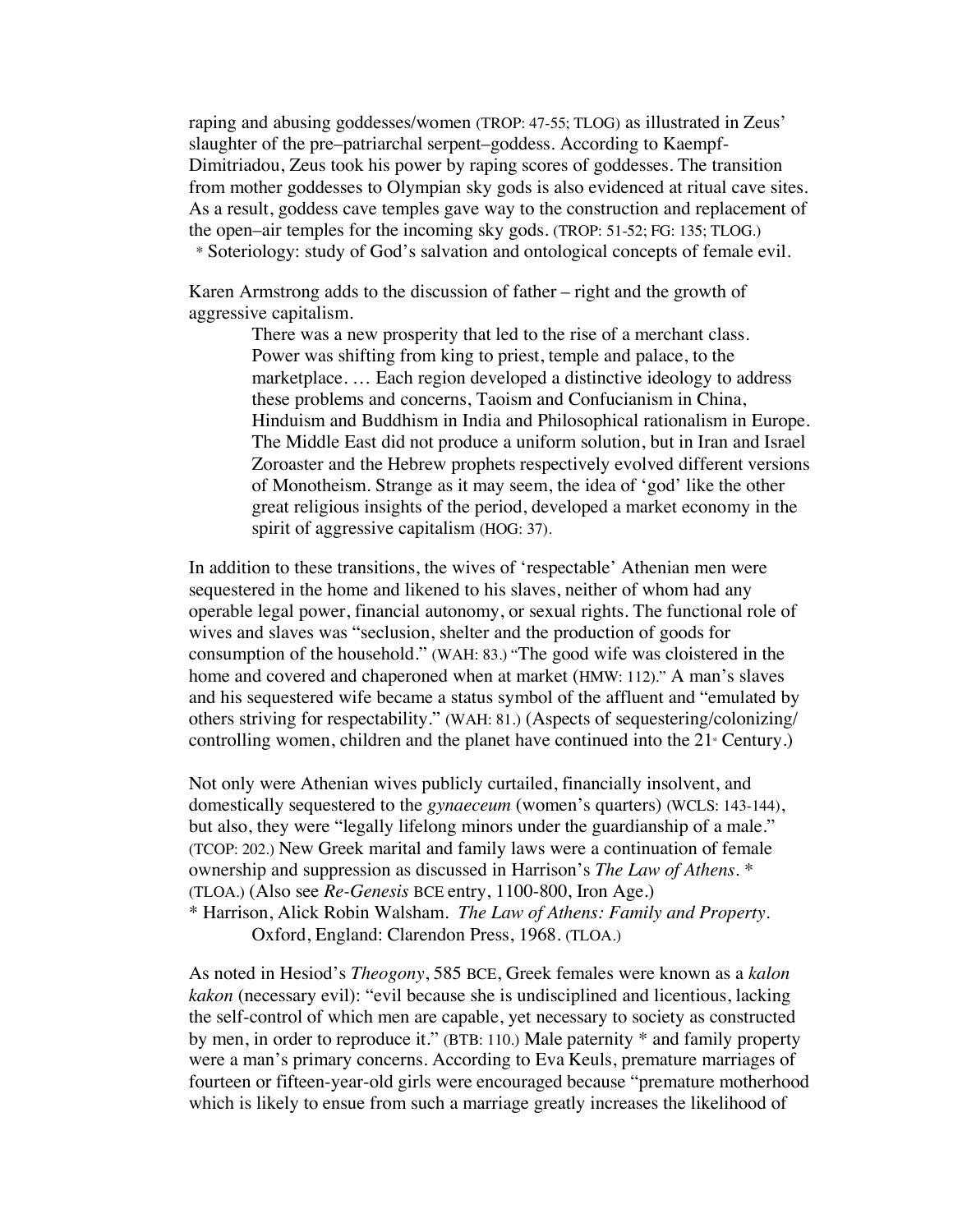death in childbirth." (TROP: 103.) (WTV: 20-21, 72-76; MHE: 149-152; TROP: 138-139, 202, 212, 231; SP: 20-21; WAH: 81-83; WCLS: 143-144; BTB: 110; TLOA; MK.)

\* Not until the nineteenth century [CE] did the legal systems of Europe began to recognize the legal rights of a mother to her children. (OM: 41, n. 65.) (Also see Ibsen's *Doll's House.)*

Further research on father – right and Greek – Roman marriages: Yalom, Marilyn. "Wives in the Ancient World: Biblical, Greek, and Roman Models." *A History of the Wife*. New York, NY: HarperCollins, 2001. (HOW.)

Further research on the *Iliad*:

Bachvarova, Mary R. "The Poet's Point of View and the Prehistory of the Iliad." *Anatolian Interfaces: Hittites, Greeks, and Their Neighbours: Proceedings of an International Conference on Cross-Cultural Interaction, September 17-19, 2004, Emory University, Atlanta, GA.* Eds. Billie Jean Collins, Mary R. Bachvarova, and Ian Rutherford. Oxford, England: Oxbow Books, 2008. 93-106. (PPV.)

For "The Homeric Hymn to Demeter" translated by Helene P. Foley: Agha-Jaffar, Tamara. *Demeter and Persephone: Lessons from a Myth*. Jefferson, NC: McFarland, 2002. (DPL: 173-185.)

Further research on Troy:

Cline, Eric H. "Troy as a 'Contested Periphery:' Archaeological Perspectives on Cross-Cultural and Cross-Disciplinary Interactions Concerning Bronze Age Anatolia." *Anatolian Interfaces: Hittites, Greeks, and Their Neighbours: Proceedings of an International Conference on Cross-Cultural Interaction, September 17-19, 2004, Emory University, GA.* Eds. Billie Jean Collins, Mary R. Bachvarova, and Ian Rutherford. Oxford, England: Oxbow Books, 2008. 11-19. (TCP.)

Knight, C. *Cumaean Gates: A Reference of the Sixth Aeneid to the Initiation Pattern*. Oxford, England: B. Blackwell, 1936. (CG.)

Knight, W. F. Jackson. *Myth and Legend at Troy.* (No publisher identified.) 1935. (MLT.)

For a historic timeline of Troy from 3000 BCE with interactive options including related countries and cultures see: http://cerhas.uc.edu/troy/timeline.html

Further research on theocratic cosmologies, mythic heroes, and savior Godtraditions:

Aarons, Mark, and John Loftus. *Unholy Trinity: The Vatican, the Nazis, and The Swiss Banks*. New York, NY: St. Martin's Griffin, 1998. (UT.)

- Baring, Anne, and Jules Cashford. *The Myth of the Goddess: Evolution of an Image*. London, England: Viking, 1991. 290-298. (MG.)
- Berry, Jason, and Gerald Renner. *Vows of Silence: The Abuse of Power in the Papacy of John Paul II*. New York, NY: Free Press, 2004. (VOS.)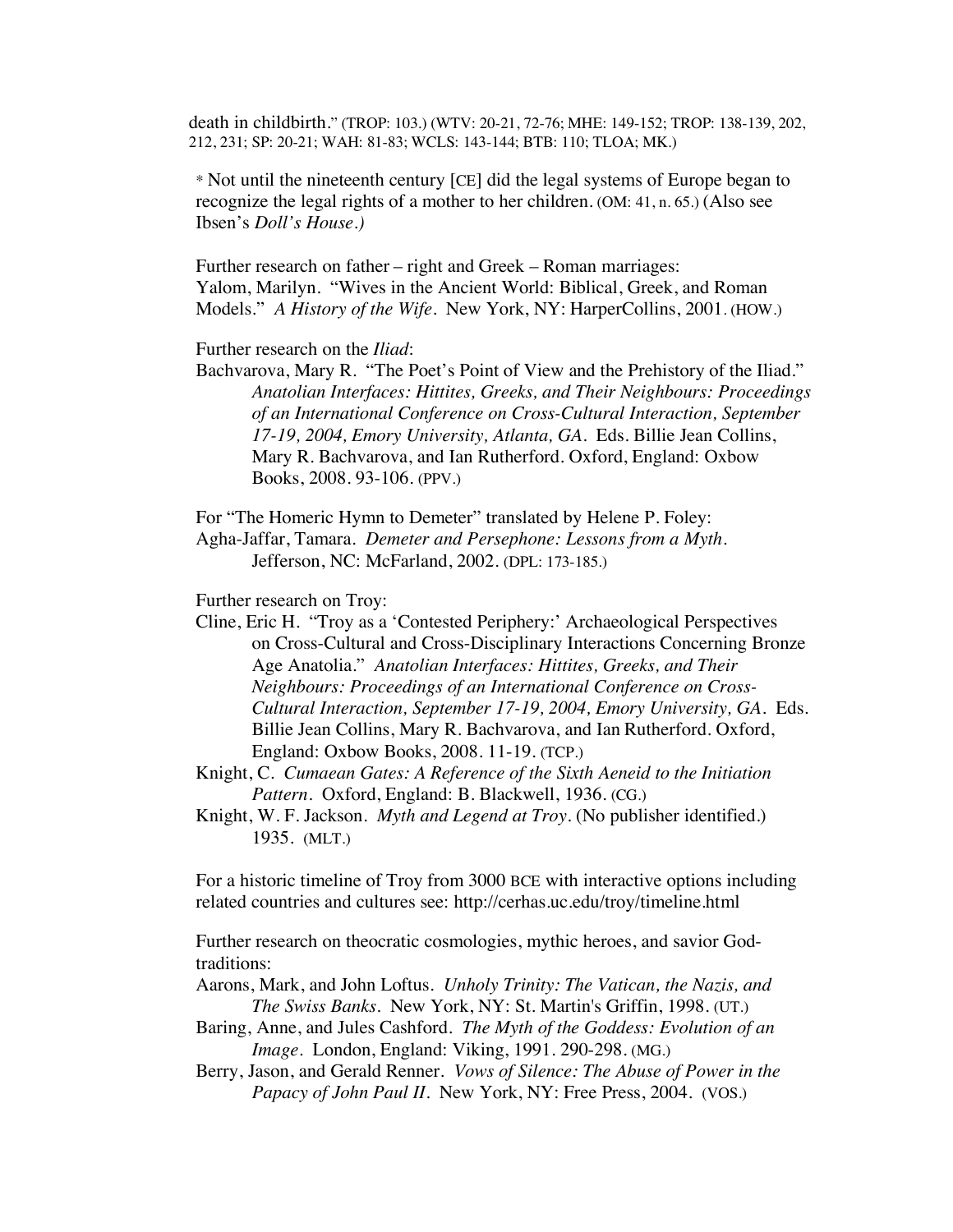- Christ, Carol P. *Rebirth of the Goddess: Finding Meaning in Feminist Spirituality*. New York, NY: Addison-Wesley, 1997. 48-49; 160-171. (ROG.)
- \_\_\_\_\_. "Patriarchy as a System of Male Dominance Created at the Intersection of the Control of Women, Private Property, and War, Part 2." *Feminism and Religion* (18 Feb. 2013 http://feminismandreligion.com). (PSM.)
	- \_\_\_\_\_. "A New Definition of Patriarchy: Control of Women's Sexuality, Private Property, and War." *Feminist Theology* 24:3 (April 2016): 214-225. (NDP.)
- Curran, L. C. "Rape and Rape Victims in the Metamorphoses." *Arethusa* 11.1-2 (1978): 213-241. (RPV.)
- Eilberg-Schwartz, Howard, and Wendy Doniger. *Off with Her Head! The Denial of Women's Identity in Myth, Religion, and Culture*. Berkeley, CA: University of California Press, 1995. (OWH.)
- Finkelberg, Margalit. *Greeks and Pre-Greeks: Aegean Prehistory and Greek Heroic Tradition.* Cambridge, England: Cambridge University Press, 2005. 54-64. (GPG.)
- Goodison, Lucy. *Moving Heaven and Earth: Sexuality, Spirituality and Social Change.* Aylesbury, Bucks, England: The Women's Press, 1990. (MHE.)
- Hinds, Stephen. *The Metamorphosis of Persephone: Ovid and the Self-Conscious Muse*. Cambridge [Cambridgeshire], England: Cambridge University Press, 1987. (MOP.)
- Jantzen, Grace. *Foundations of Violence*. London, England: Routledge, 2004. (FV.)
- Keller, Mara Lynn. "Violence against Women and Children in Scriptures and in the Home." *The Rule of Mars: Readings on the Origins, History and Impact of Patriarchy.* Ed. Christina Biaggi. Manchester, CT: Knowledge, Ideas & Trends, 2005. 225-240. (VA.)
- Kertzer, David I. *The Pope and Mussolini: The Secret History of Pius XI and the Rise of Fascism in Europe.* Oxford, England: Oxford University Press, 2014. (TPM.)
- Martos, Joseph, and Pierre Hégy. *Equal at the Creation: Sexism, Society, and Christian Thought*. Toronto, Canada: University of Toronto Press, 1998. (EAC.)
- Rayor, Diane. *The Homeric Hymns: A Translation, with Introduction and Notes.* Berkeley, CA: University of California Press, 2004. (HH.)
- Reid-Bowen, Paul. *Goddess as Nature: Towards a Philosophical Thealogy.* Burlington, VT: Ashgate Publishing Co., 2007. (GAN.)
- Richlin, Amy. "Reading Ovid's Rapes." *Arguments with Silence: Writing the History of Roman Women*. Ann Arbor, MI: The University of Michigan Press, 2014. 158-179. (ROR.)
- Sanday, Peggy R. *Female Power and Male Dominance: On the Origins of Sexual Inequality*. Philadelphia, PA: University of Pennsylvania Press, 1991. (OTO.)
- Sissa, Giulia. "The Sexual Philosophies of Plato and Aristotle." *A History of*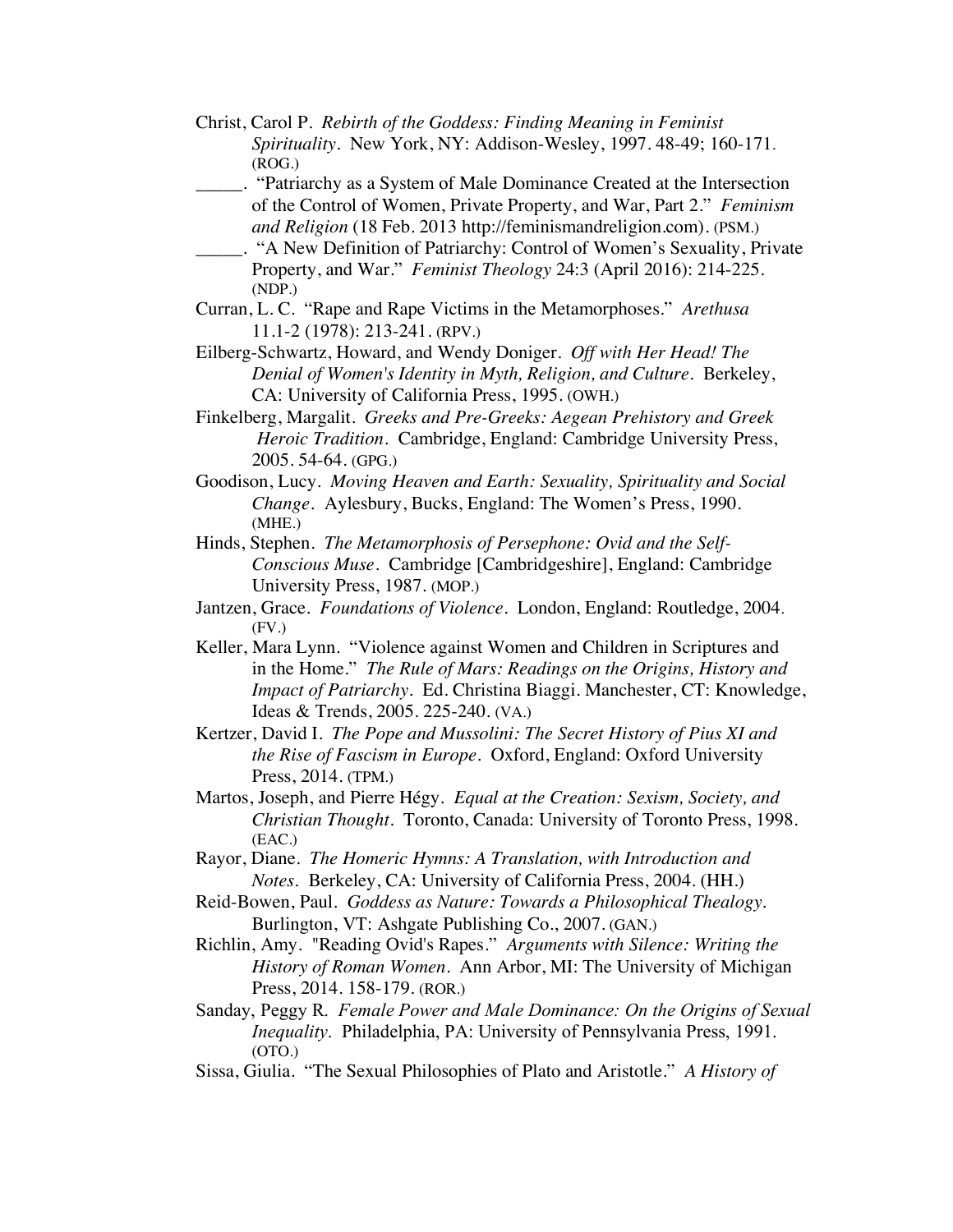*Women in the West: I. From Ancient Goddesses to Christian Saints.* Ed. Pauline Schmitt Pantel. Trans. Arthur Goldhammer. Cambridge, MA: Harvard University Press, 1992. 46-81. (SPPA.)

- Thornhill, Randy, and Craig T. Palmer. *A Natural History of Rape: Biological Bases of Sexual Coercion*. Cambridge, MA: MIT Press, 2000. (NHR)
- Weil, Simone. *The Iliad: Or, the Poem of Force*. Wallingford, PA: Pendle Hill, 1962. (TLPF.)
- Yalom, Marilyn. "Wives in the Ancient World: Biblical, Greek, and Roman Models." *A History of the Wife*. New York, NY: HarperCollins, 2001. (HOW.)

Further research on women in the classical world:

- Boatwright, Mary Taliaferro. "Plancia Magna of Perge: Women's Roles and Status in Roman Asia Minor." *Women's History and Ancient History*. Ed. Sarah B. Pomeroy. Wilmington, NC: University of North Carolina Press, 1991. 249-272. (PMP.)
- Cameron, Averil, and Amélie Kuhrt, Eds. *Images of Women in Antiquity*. Detroit, WI: Wayne State University Press, 1983. (IWA.)

Conn, Marie A. "Pandora and Eve: The Manipulation and Transformation of Female Archetypes." *Balancing the Scales: An Examination of the Manipulation and Transformation of Symbolic Concepts of Women*. Eds. Marie A. Conn and Therese B. McGuire*.* Lanham, MD: University Press of America, 2003, 1-24. (PAE.)

- Fejfer, Jane. *Roman Portraits in Context*. Berlin, Germany: Walter de Gruyter, 2008. (RPC.)
- Lusnia, Susann S. "Urban Planning and Sculptural Display in Severan Rome: Reconstructing the Septizodium and Its Role in Dynastic Politics." *American Journal of Archaeology* 108.4 (2004): 517-544. (UP.)
- McManus, Barbara F. *Classics and Feminism: Gendering the Classics.* New York, NY: Twayne Pub., 1997. (CF.)
- Pomeroy, Sarah B. *Goddesses, Whores, Wives, and Slaves: Women in Classical Antiquity.* New York, NY: Schocken Books, 1975. (GWWS.)
- \_\_\_\_\_. "Infanticide in Hellenistic Greece." *Images of Women in Antiquity*. Eds. Averil Cameron, and Amélie Kuhrt. Detroit, WI: Wayne State University Press, 1983. 207-222.
- \_\_\_\_\_. "Selected Bibliography on Women in Classical Antiquity." *Women in the Ancient World: The Arethusa Papers*. Eds. John Peradotto, and J. P. Sullivan. Albany, NY: State University of New York Press, 1984. 315- 372. (SBO.)
- \_\_\_\_\_. *The Murder of Regilla: A Case of Domestic Violence in Antiquity*. Cambridge, MA: Harvard University Press, 2007. (MOR.)
- Smith, R. R. R. "Cultural Choice and Political Identity in Honorific Portrait Statues in the Greek East in the Second Century A.D." *The Journal of Roman Studies* 88 (1998): 56-93. (CC.)
- Songe-Möller, Vigdis. *Philosophy without Women: The Birth of Sexism in Western Thought*. London, England: Continuum, 2002. (PWW.)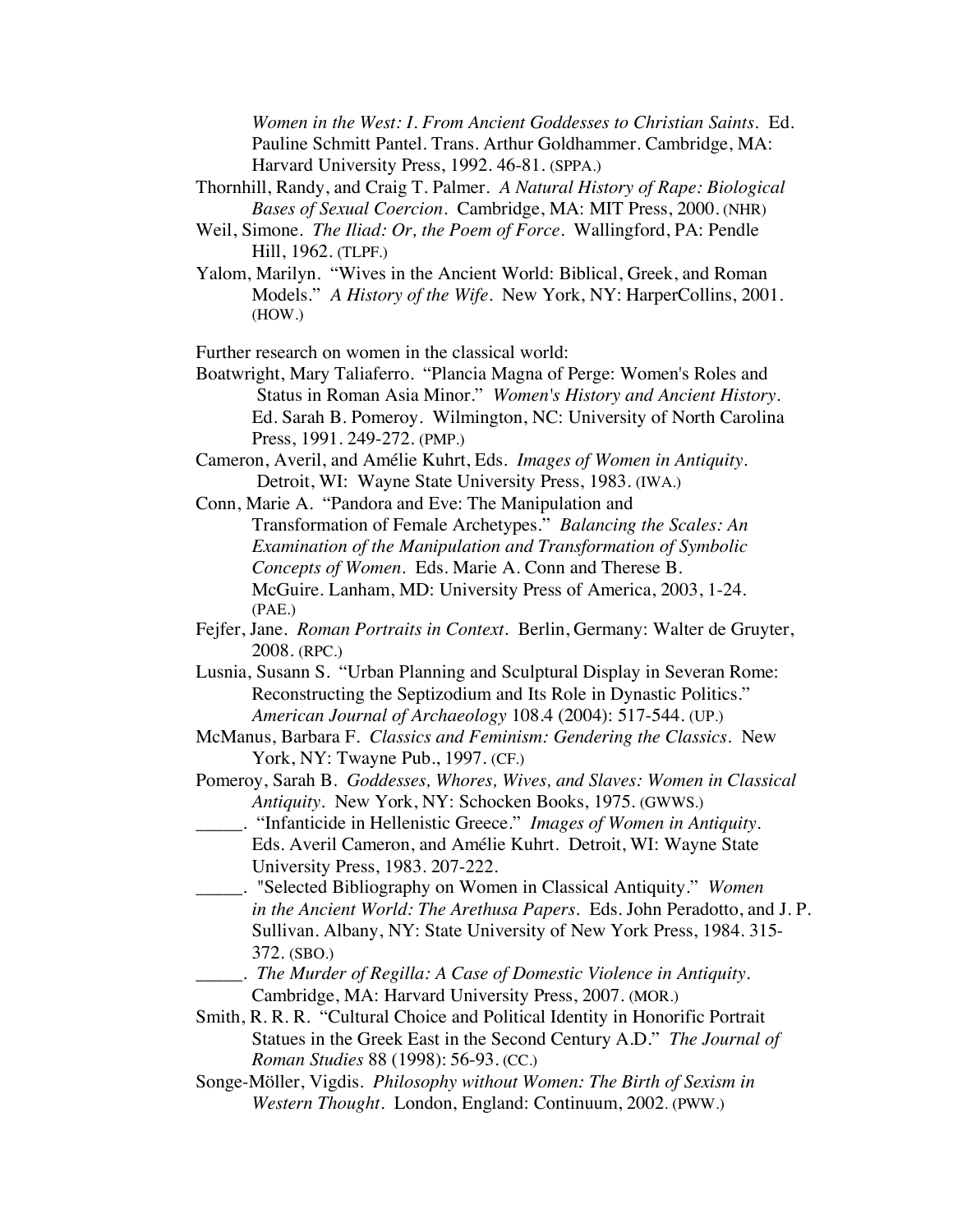Further Homer and Apollo research: 700-550, Apollo at Delphi and Didymaion. (RGS.)

Further research on the fall of Troy's Empire: 750-650, Cybele and King Midas, Anatolia. (RGS.)

Further research on sky god Zeus and other dominator take-over models (CB: 45): 4400-2500, Olympus Hera; 4400-2500, Kurgan Invasions; 1580, Zeus; 1450-1260, Hattusa and Yazilikaya*;* 1450-1100, Late Bronze Age Crete; 1000, Gods; and 200, Greece and Pergamon, Anatolia. (RGS.) (Also see the Pergamon Altar at Berlin's Museum of the Ancient Near East Museum on the Museum Island.)

Further research on mother – rite to father – right savior God  $*$  transitions: 92,000, Qafzeh or Kafzeh Cave and Ochre Symbolism; 4400-2500, Kurgan Invasions; 4400-2500, Olympus Hera; 4000-3000, Egypt, Africa, and Cathedra Goddesses; 3000-2780, Egyptian Bronze Age; 2686-2181, Old Kingdom Egypt (2600 Fifth Dynasty); 2600-1100, Late Indo-European Bronze Age; 2370-2316, Akkadian Enheduanna and Inanna's Hymns; 2300, Sumerian Transitions; 2300-2100, Edfu Egypt; 1580, Zeus; 1450-1260, Hattusa and Yazilikaya, Anatolia**;** 1100-800, Iron Age; 1100-800, Mediterranean Dark Ages; 1000, Double Goddess Transition; 700- 550, Apollo at Delphi and Didymaion; 668-626, Sumerian Mythology; 587-500, Demise of Sumerian and Babylonian Goddesses; 323-30, Kom Ombo Temple; and 305-30, Esna Temple. (RGS.) (Also see CE entries: 325, Council of Nicaea and Goddesses and Gods; 431, Council of Ephesus and Virgin Mary, Anatolia and Virgin Mary; 570, Mohammed's Birth; 1207-1273, Rumi and Mother.) (RG.) \* Soteriology: study of God's salvation and ontological concepts of female evil.

The following speaks to the theory that *mankind* is not a one size fits all. Over the centuries, there has been a historic shift to a culture and society in which half of the population (*females*) are traditionally regarded as: politically; philosophically; psychologically; professionally; theologically; spiritually; academically; scientifically; sexually; biologically and etc. inferior or less than the other half. (MHE: 150.) As noted above,

> The repercussions of this shift in the symbolic plane can be seen NOT only in the division of male gods from female gods, but also in the separation of sky from earth, of mind from body, of spirituality from sexuality. Incorporated into the mainstream of Greek thought and later crystallized in the philosophical writings of Plato, these ideas then pass via Neoplatonism into Christian theology and contribute to the symbolic worldview, which is still dominant in western [global] society today. From this early Greek Geometric period onwards, European culture ceases to offer the imaginative vocabulary for any human being, female or male, to experience themselves as whole and undivide**d (**MHE: 150).

This hierarchical dis-order is discussed at length throughout *Re-Genesis* including BCE entries: 4400-2500, Olympus Hera; 3100-2600, Proto Bronze Age Crete,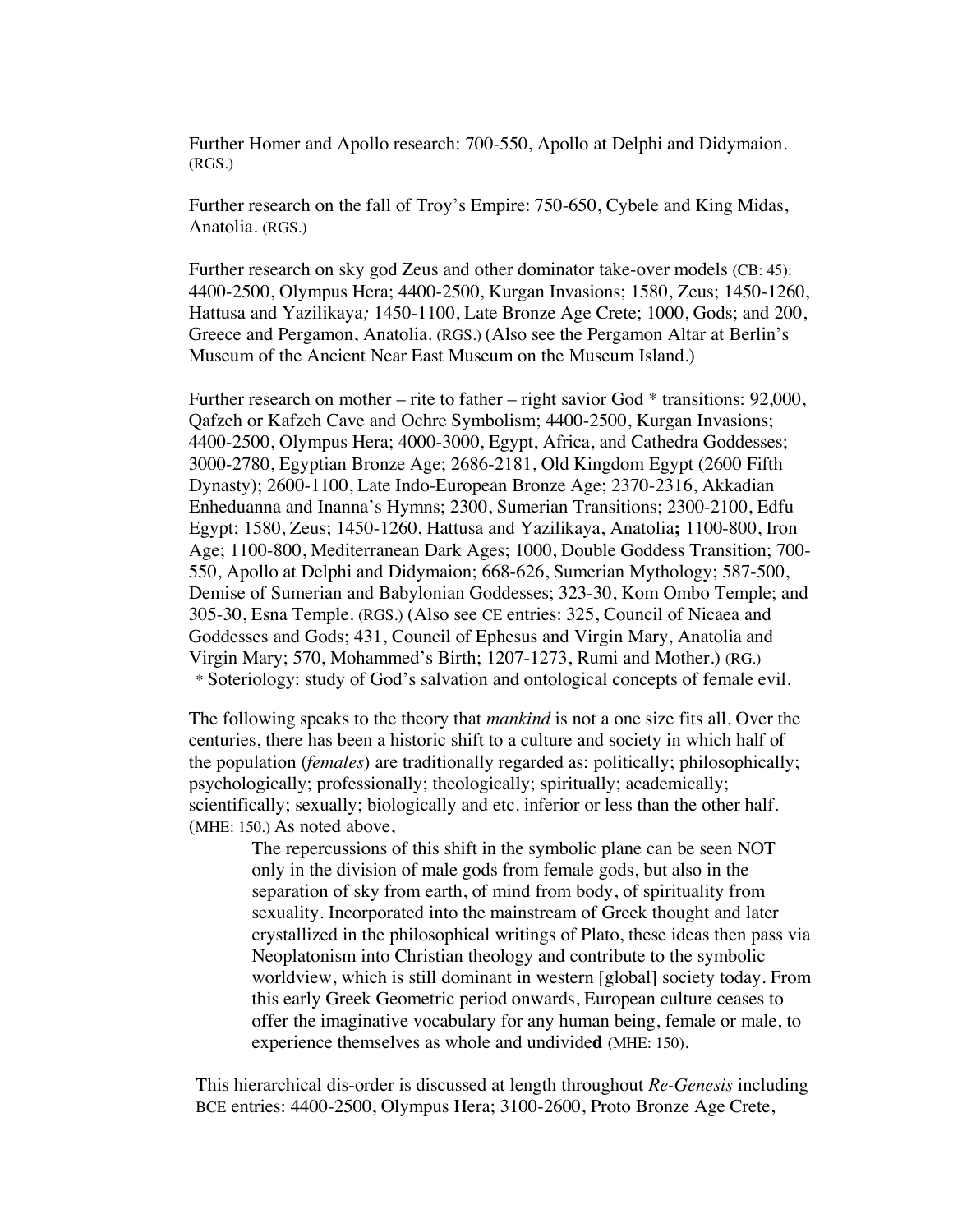Writing, and Heroes; 3000-1450, Gournia; 2500, Inanna, Holder of the Me; 2400, Sumerian Women in the Akkadian Period; 2400, Lilith and Eve; 2300, Sumerian Transitions; 1750, Hammurabian Dynasty, Babylon, Ishtar, and Inanna; 1580, Zeus; 1100-800, Iron Age; 1000, Gods; 800-500, Archaic Greek Age; 587-500, Demise of Sumerian and Babylonian Goddesses; 500-400 Classical Greek Era and Leading Male Authors; 384-322, Aristotle's Theory of Rational Male Dominance; and First Century BCE-Sixth Century CE, Summary of Female Catholic Priests and Synagogue Leaders. (RGS.)

Further Sappho research and considerations:\*

- Sappho, Alcaeus, and David A. Campbell. *Greek Lyric: 1*. Cambridge, MA: Harvard University Press, 1982. (Classicist documentation.)
- Sappho, and Anne Carson. *If Not, Winter: Fragments of Sappho*. New York, NY: Alfred A. Knopf, 2002. (Superb Greek translations.)
- Sappho, Diane J. Rayor, and A. P. M. H. Lardinois. *Sappho: A New Translation of the Complete Works*. Cambridge, MA: Harvard University Press, 2014. (Adventurous neologisms.)
- Sappho, and Josephine Balmer. *Sappho: Poems & Fragments*. New York, NY: Carol Pub. Group, 1993. (Contemporary verse idiom.)
- Sappho, and Mary Barnard. *Sappho: A New Translation by Mary Barnard.* Foreword by Dudley Fitts. Berkeley, CA: University of California Press, 1958. (Modernist renditions.)
- Winterson, Jeanette. *Written on the Body*. New York, NY: Knopf, 1993. (Ungendered perspective.)
- \* Source of the above: New York Times Book Review (May 7, 2015): 49-50.

Further research on the nine lyric poets: Clio, Thalia, Erato, Euterpe, Polyhymnia (Polymnia), Calliope, Terpsichore, Urania, and Melpomene. (For a contemporary illustration see, *The Muses* by Maurice Denis 1893, CE. Musée d'Orsay, Paris, France.)

IMAGE: HESIOD, AUTHOR OF THEOGONY: GREECE.

PHOTO: © GSA. DESCRIPTION: GREEK POET HESIOD, AUTHOR OF *THEOGONY*. SLIDE LOCATION RE-GENESIS PHASE 1, SHEET 2, ROW 4, SLEEVE 1, SLIDE #5, 800- 700 BCE.

IT\_RPO\_S2\_R4\_SL1\_S5jpg VS. > IT\_RPO-S2\_R4\_SL1\_S5.jpg SHOT ON LOCATION: BRITISH MUSEUM: LONDON, ENGLAND. NOTE 1: "THE ARCHAIC GREEK AGE GAVE RISE TO EPIC AND LYRIC MYTHOLOGISTS AND POETS INCLUDING HOMER AND HESIOD, C. 800-700 BCE AND SAPPHO (ATTIC GREEK ΣΑΠΦΏ) C. 650-600 BCE (RGS). (RGS: 800-500, ARCHAIC GREEK AGE)."

NOTE 2: HESIOD HAS BEEN LABELED THE FATHER OF GREEK MISOGYNY. (PAE: 15.) NOTE 3:

THE MALE HERO OF GREEK LEGENDS MOVED THROUGH A LANDSCAPE THRONGED WITH FEMALE MONSTERS, WHOM HE MUST DEFEAT OR OUTWIT IN ORDER TO SURVIVE. THE ANCIENT GREEKS CONSIDERED SEXUALITY AS AN ENCROACHMENT ON MALE AUTONOMY. EVEN PROCREATION IS AMBIVALENT IN HESIOD. WOMAN, WHO HAD ONCE BEEN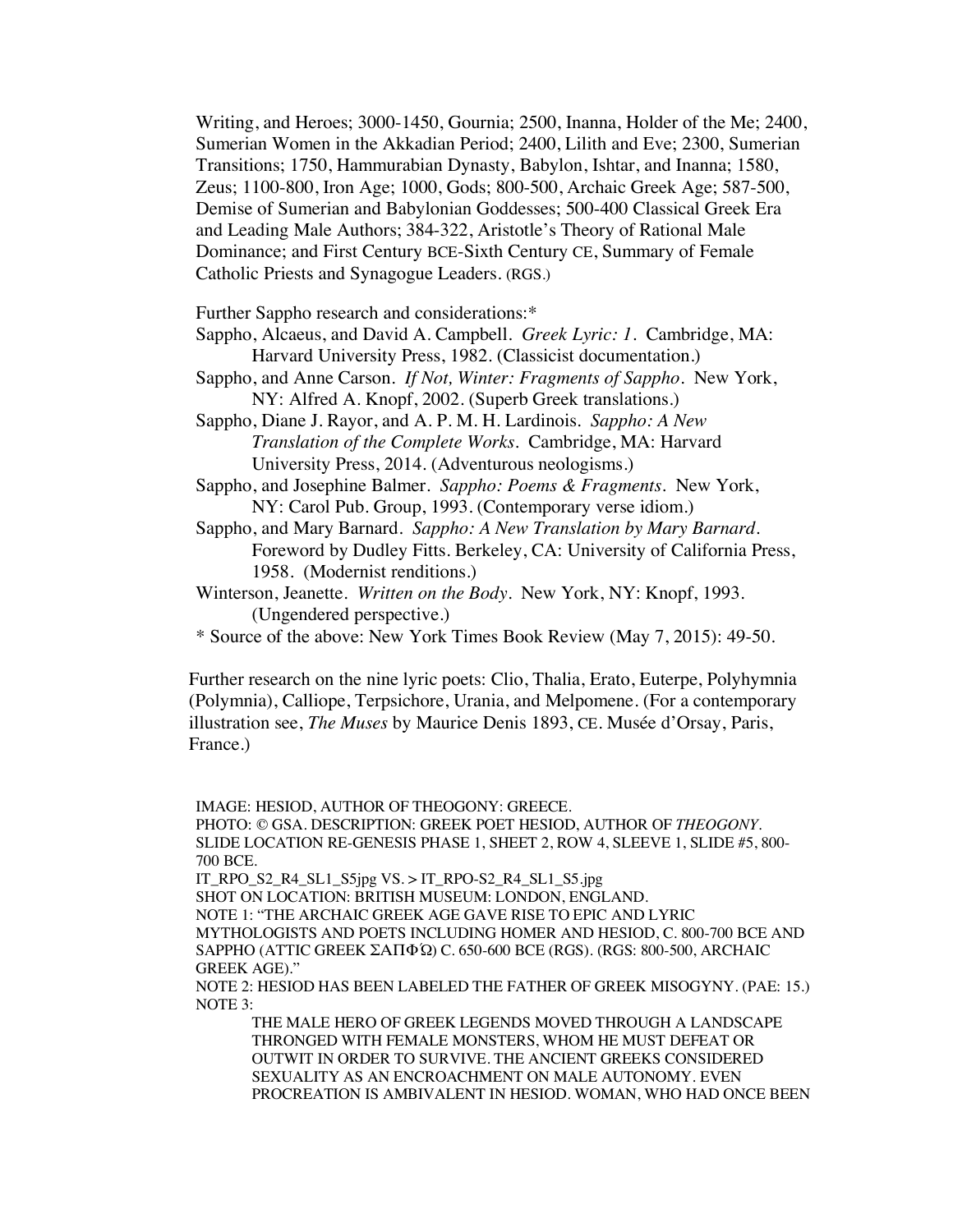CONSIDERED THE HUMAN IMAGE OF THE GODDESS, IS NO LONGER LINKED TO EARTH'S FERTILITY (PAE: 15).

NOTE 4: ZEUS GAINED SIGNIFICANT EMINENCE IN THE WORKS OF HESIOD'S *THEOGONY*, WHERE ZEUS IS PORTRAYED AS THE LEADING STORM–GOD OF THE GREEK PANTHEON (RGS). (RGS: 1580**,** ZEUS).

NOTE 5: FIELDWORK PROJECT 1998.

PHOTO: NOTE CORRECT SLIDE KEY, CHRISI KARVONIDES' TEAM.

IMAGE: BUST OF HOMER, AUTHOR OF GREEK EPICS: GREECE. PHOTO: © GSA. DESCRIPTION: BUST OF HOMER, AUTHOR OF THE GREEK EPICS, THE ILIAD AND THE ODYSSEY: GREECE. SLIDE LOCATION RE-GENESIS PHASE 1, SHEET 2, ROW 4, SLEEVE 3, SLIDE #27, BCE. IT\_RPO\_S2\_R4\_SL3\_S27.jpg VS. > IT\_RPO\_S3\_R4\_SL3\_S27.jpg SHOT ON LOCATION: BRITISH MUSEUM: LONDON, ENGLAND. NOTE 1: "THE ARCHAIC TO EPIC AND LYRIC MYTHOLOGISTS AND POETS INCLUDING HOMER AND HESIOD, C. 800-700 BCE AND SAPPHO (ATTIC GREEK ΣΑΠΦΏ) C. 650-600 BCE (RGS). (RGS: 800-500, ARCHAIC GREEK AGE)." NOTE 2:

THE MALE HERO OF GREEK LEGENDS MOVED THROUGH A LANDSCAPE THRONGED WITH FEMALE MONSTERS, WHOM HE MUST DEFEAT OR OUTWIT IN ORDER TO SURVIVE. THE ANCIENT GREEKS CONSIDERED SEXUALITY AS AN ENCROACHMENT ON MALE AUTONOMY. EVEN PROCREATION IS AMBIVALENT IN HESIOD. WOMAN, WHO HAD ONCE BEEN CONSIDERED THE HUMAN IMAGE OF THE GODDESS, IS NO LONGER LINKED TO EARTH'S FERTILITY (PAE: 15).

NOTE 3: FIELDWORK PROJECT 1998.

PHOTO: NOTE CORRECT SLIDE KEY, CHRISI KARVONIDES' TEAM.

IMAGE: SAPPHO: LESBOS, GREECE.

PHOTO: © GSA. DESCRIPTION: MARBLE BUST OF POETESS SAPPHO, FOUNDER OF THE MOST CHALLENGING OF ALL VERSE FORMS, THE *SAPPHIC STANZA.* LESBOS GREECE.

SLIDE LOCATION RE-GENESIS PHASE 1, SHEET 6, ROW 2, SLEEVE 1, SLIDE #32, 5 °C. BCE.

IT\_RPO\_S6\_R2\_SL1\_S32.jpg

SHOT ON LOCATION: BRITISH MUSEUM: LONDON, ENGLAND. NOTE 1: "THE ARCHAIC GREEK AGE GAVE RISE TO EPIC AND LYRIC MYTHOLOGISTS AND POETS INCLUDING HOMER AND HESIOD, C. 800-700 BCE AND SAPPHO (ATTIC GREEK ΣΑΠΦΏ) C. 650-600 BCE RGS)." (SOURCE: ENTRY ABOVE.) NOTE 2: "YOU WILL KNOW THAT I ESCAPED THE GLOOM OF HADES, AND NO SUN WILL EVER RISE ON A WORLD WHICH DOES NOT KNOW THE NAME OF THE LYRIC POET, SAPPHO." (SOURCE IS SAPPHO, BUT YEAR AND LOCATION ARE UNKNOWN.) NOTE 3: FIELDWORK PROJECT 1998.

IMAGE: GOD APOLLO: GREEK.

PHOTO: © GSA. DESCRIPTION: MARBLE HEAD OF GREEK GOD APOLLO BASED ON LOST ORIGINAL.

SLIDE LOCATION RE-GENESIS PHASE 1, SHEET 2, ROW 1, SLEEVE 5, SLIDE #6, BCE. IT\_RPO\_S2\_R1\_SL5\_S6.jpg

SHOT ON LOCATION: BRITISH MUSEUM: LONDON, ENGLAND. NOTE 1: NEW GODS AND GODDESSES INCLUDE GREEK ATHENA, APOLLO, DIONYSUS, THESEUS AND ARIADNE (ADRIANNE). (SOURCE: RGS.) NOTE 2: AT DELPHI, APOLLO SLAYS THE MOTHER GODDESS AS SERPENT OR DRAGON AND ASSUMES THE TITLE AND POWER OVER THIS ANCIENT GAIAN/ GAEAN SITE. **(**MGA: 30-38; MG: 303-310; (RGS).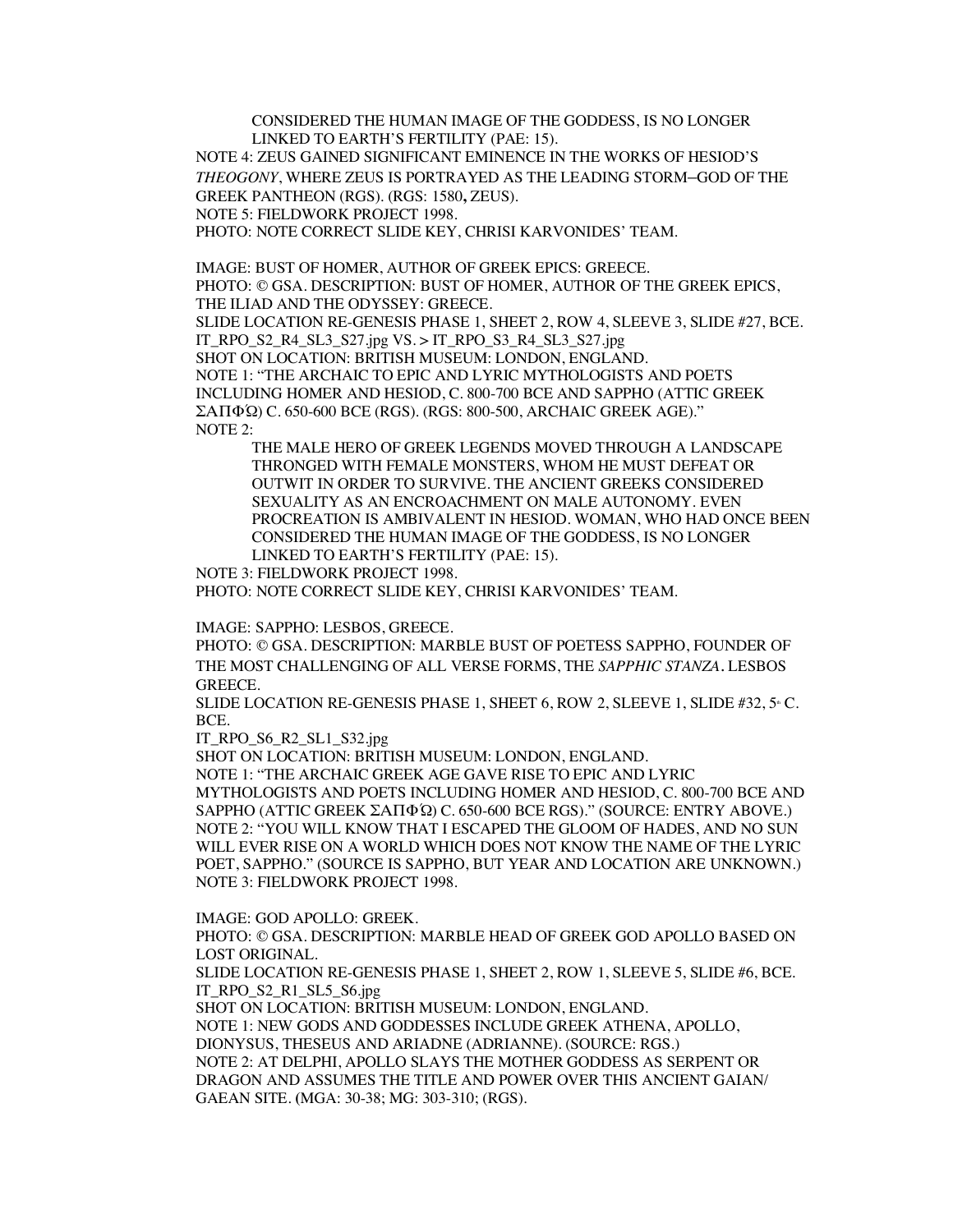NOTE 3: FIELDWORK PROJECT 1998.

IMAGE: MARBLE BUST OF GREEK APOLLO: CARACALLA, ROME. PHOTO: © GSA. DESCRIPTION: MARBLE HEAD OF GREEK APOLLO BASED ON LOST ORIGINAL FROM BATHS OF CARACALLA, ROME. SLIDE LOCATION RE-GENESIS PHASE 1, SHEET 1, ROW 1, SLEEVE 3, SLIDE  $#11, 3-2$ c. BCE. IT\_RPO\_S1\_R1\_SL3\_S11.jpg SHOT ON LOCATION: BRITISH MUSEUM: LONDON, ENGLAND. NOTE 1: NEW FATHER – RELIGIONS AND MONOTHEISTIC THUNDER AND SKY GODS INCLUDE ZEUS, APOLLO, ALLAH, YAHWEH – ELOHIM, JESUS AND JUPITER: THEIR TEMPLES WERE MOST OFTEN THOSE OF EARLIER GODDESSES (RGS). NOTE 2: THE NEW MALE SKY – AND – SUN AUTHORITY (EXPRESSED IN THE COMBINED EFFORTS OF HELIOS AND APOLLO) VIOLENTLY DEFEATS THE OLD EARTH-BASED, FEMALE – CENTERED RELIGION BASED IN THE 'BELLY-STONE' AND SYMBOLIZED BY THE DRAGONESS OR SNAKE. THE SNAKE, PREVIOUSLY REVERED BECOMES MONSTROUS, A SYMBOL OF EVERYTHING IN THE OLD RELIGION WHICH HAS TO BE REJECTED, ONE OF THE FIRST MAJOR SYMBOLS TO BE THOROUGHLY DISCREDITED (MHE:

158).

NOTE 3: FIELDWORK PROJECT 1998.

IMAGE: DOUBLE GODDESS GORGON MEDUSA: DIDYMA (DIDYMAION), (ANATOLIA) TURKEY.

PHOTO: © GSA. DESCRIPTION: DOUBLE CRONE GORGON MEDUSA OF APOTROPAIC POWERS (SDG: 217) WITH SERPENT HAIR.

SLIDE LOCATION TURKEY, SHEET 95, ROW 3, SLEEVE 1, SLIDE #Bf49, BCE. CO TUR S95 R3 SL1 SBf49

SHOT ON LOCATION: DIDYMA (DIDYMAION): (ANATOLIA) TURKEY. NOTE 1: TEMPLE FIRST LAYER IS 2,600 YEARS OLD: HELLENISTIC LAYER IS FROM 300 BCE.

NOTE 2: "[GORGON] AS VIEWED IN THE PRE–PATRIARCHAL AGE, THIS SAME GODDESS IN WHOM DEATH AND LIFE RESIDE WAS HERSELF THE MYTHIC GARDEN WHEREIN DEATH AND LIFE – THE TWO QUEENS – WERE ONE" (MOG: 72). NOTE 3: "NOT INFREQUENTLY, THE SHEILA-NA-GIG IS COMPARED TO CLASSICAL BAUBO (PERSONIFIED YONI) (FEF: 93-99) AND GORGON (GORGO) MEDUSA (MEDOUSA) (SDG: 216-17; RGS)." NOTE 4: FIELDWORK PROJECT 1986.

IMAGE: ATHENA WITH SERPENT BODICE: VILLA CASALI, ROME. PHOTO: © GSA. DESCRIPTION: ATHENA WITH VERY ACTIVE SERPENTS IN LEFT FOLDS OF BODICE. ATHENA IS NOT A WAR GODDESS BUT PROTECTRESS OF WOMEN AND THE DEAD. SCULPTURE IS FROM THE VILLA CASALI, ROME. SLIDE LOCATION RE-GENESIS PHASE 1, SHEET 3, ROW 1, SLEEVE 4, SLIDE #4, 4th C. BCE.

IT\_RPO\_S3\_R1\_SL4\_S4.jpg

SHOT ON LOCATION: BRITISH MUSEUM: LONDON, ENGLAND. NOTE 1: KEULS SUGGESTS THAT ATHENA'S BIRTH FROM THE HEAD OF FATHER-ZEUS WAS JUST ANOTHER PATRISTIC FANTASY (TROP: 40-41; RGS). NOTE 2:

THE FATHER CAN FATHER FORTH WITHOUT A MOTHER. HERE SHE STANDS, OUR LIVING WITNESS. LOOK – CHILD [ATHENA] SPRUNG FULL-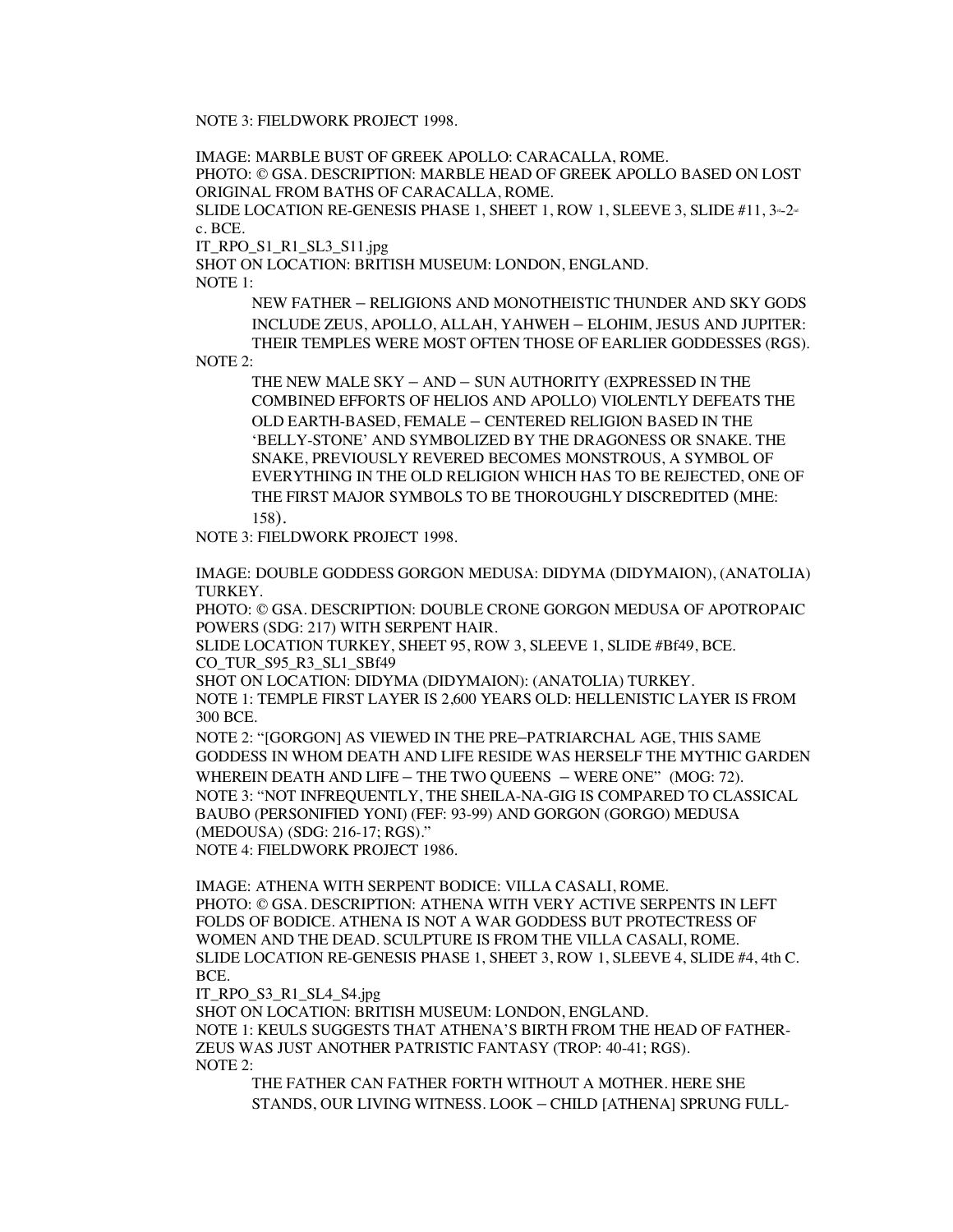BLOWN FROM OLYMPIAN ZEUS, NEVER BRED IN THE DARKNESS OF THE WOMB (FV: 116).

NOTE 3: FIELDWORK PROJECT 1998.

IMAGE: ATHENA WITH GORGON AND SERPENTS: VELLETRI RUINS, ROME. PHOTO: © GSA. DESCRIPTION: THREE METERS TALL STATUE OF ATHENA WITH CORINTHIAN HELMET, BREASTPLATE OF CIRCLING SERPENTS, AND CENTERED GORGON OR TRIPLE MOON GODDESS HEAD (WIM: 120-121): ROMAN VELLETRI RUINS.

SLIDE LOCATION FRANCE: SHEET 2, ROW 2, SLEEVE 2, SLIDE #25, 430 BCE. CO\_FRA\_S2\_R2\_SL2\_S25.jpg

SHOT ON LOCTION: MUSEE ON LOCATION: PARIS, FRANCE.

NOTE 1: "OLD EUROPEAN GODDESSES WERE EROTICIZED, MILITARIZED TO VARIOUS DEGREES (ESPECIALLY ATHENA), AND MADE SUBSERVIENT TO THE GODS (TLG: 164)."

NOTE 2:

GORGONEION ON THE AEGIS OF ATHENE IS BUT THE HEAD OF THE SLAIN BEAST WHOSE SKIN WAS THE RAIMENT OF THE PRIMITIVE GODDESS; THE HEAD IS WORN ON THE BREAST AND SERVES TO PROTECT THE WEARER AND TO FRIGHTEN HIS [HER] FOE. IT IS A PRIMITIVE HALF–MAGICAL SHIELD (PSGR: 192).

NOTE 3: SAVIOR GOD ARCHETYPES.

THIS OLYMPIAN LINE–UP OF DEITIES WAS HEADED BY THE ILL-MATCHED COUPLE OF ZEUS AND HERA, AND INCLUDED ATHENA, APHRODITE, APOLLO, POSEIDON, … PROJECTING A VIEW OF THE WORLD, WHICH WE MAY GUESS WAS IN THE INTERESTS OF A DOMINANT CLASS OF GREEK SOCIETY (MHE: 150).

NOTE 4:

THE FATHER CAN FATHER FORTH WITHOUT A MOTHER. HERE SHE STANDS, OUR LIVING WITNESS. LOOK – CHILD [ATHENA] SPRUNG FULL-BLOWN FROM OLYMPIAN ZEUS, NEVER BRED IN THE DARKNESS OF THE WOMB (FV: 116).

NOTE 5: FIELDWORK PROJECT 1998.

IMAGE: DOUBLE HERAS: BOEOTIA, GREECE.

PHOTO: © GSA. DESCRIPTION: DOUBLE HERAS, BOEOTIA, GREECE. (DG: 85, FIG. 2.17.) AN ALTERNATIVE INTERPRETATION OF THIS DOUBLE GODDESS IS DEMETER/ PERSEPHONE.

SLIDE LOCATION MSC. GREECE, SHEET 2, ROW 2, SLEEVE 3, SLIDE #35, BCE. CO\_MGR\_S2\_R2\_SL3\_S35.

SHOT ON LOCATION: BRITISH MUSEUM: LONDON, ENGLAND.

NOTE 1: FORMER GODDESSES WHO WERE KNOWN FOR POWER IN THEIR OWN RIGHT, BECAME SUBORDINATE TO THE GODS AS DAUGHTERS, OR WIVES SUCH AS HERA, OR MILITARIZED ICONS I.E. ATHENA ( RGS). NOTE 2: FIELDWORK PROJECT 1998-2002.

IMAGE: DIONYSUS, GREECE. PHOTO: © GSA. DESCRIPTION: DIONYSUS, GREECE. SLIDE LOCATION RE-GENESIS PHASE 2, SHEET 3, ROW 4, SLEEVE 5, SLIDE #24, BCE. IT\_RPT\_S3\_R4\_SL5\_S24.jpg SHOT ON LOCATION: BRITISH MUSEUM: LONDON, ENGLAND. NOTE 1: "THE SEXLESS BIRTH OF ATHENA MAKES A WORTHY COMPLEMENT TO THAT CLASSIC TALE OF UTERUS ENVY, THE BIRTH OF DIONYSUS, IN WHICH THE FATHER OF GODS AND MEN DEVELOPS A PSEUDO-WOMB (TROP: 40-42)." NOTE 2: FIELDWORK PROJECT 1988.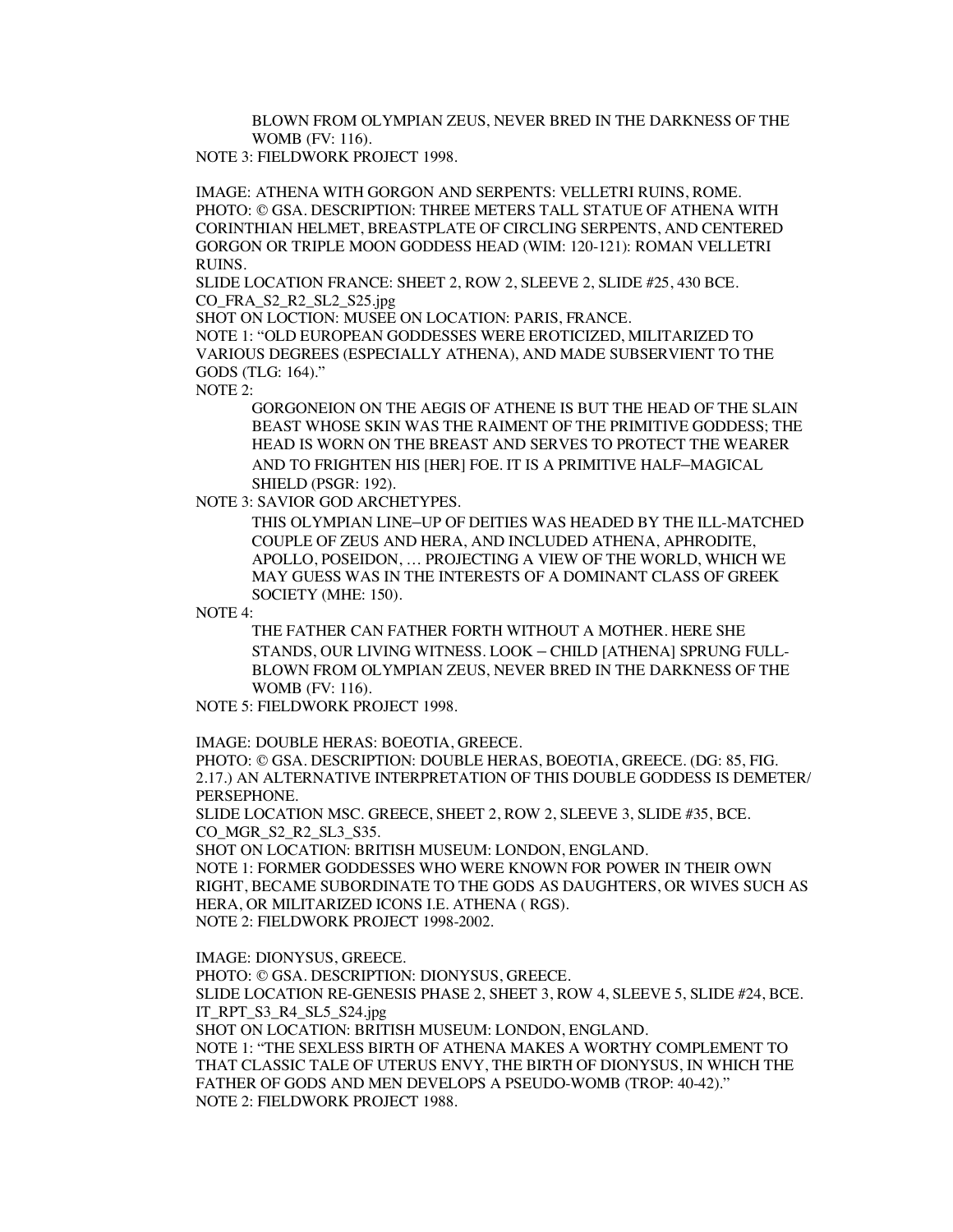IMAGE: ZEUS TEMPLE: PERGAMON, (ANATOLIA) TURKEY. PHOTO: © GSA. DESCRIPTION: REMAINS OF THE ZEUS TEMPLE, PERGAMON, TURKEY.

SLIDE LOCATION TURKEY, SHEET 113, ROW 3, SLEEVE 3, SLIDE #Bk293, BCE. CO\_TUR\_S113\_R3\_SL3\_SBk293

ON LOCATION: PERGAMON, (ANATOLIA) TURKEY. NOTE 1: "NO EVIDENCE OF THE BIRTHPLACE OF ZEUS HAS EVER BEEN FOUND, NOT ON CRETE NOR ANYWHERE ELSE (GOH: 222)." (SOURCE: ENTRY ABOVE.) NOTE 2: ALSO SEE THE PERGAMON (ANCIENT PERGAMUM) ALTAR AT BERLIN'S MUSEUM OF THE ANCIENT NEAR EAST ON THE MUSEUM ISLAND. NOTE 3: FIELDWORK PROJECT 1986.

IMAGE: ZEUS TEMPLE INC. TALAMONE: AGRIGENTO, SICILY. PHOTO: © GSA. DESCRIPTION: GIANT STATUE OF TALAMONE WITH REMAINS OF THE ZEUS TEMPLE IN THE BACKGROUND, AGRIGENTO, SICILY. SLIDE LOCATION SICILY, SHEET 9, ROW 1, SLEEVE 4, SLIDE #36, BCE. CU\_SIC\_S9\_R1\_SL4\_S36 SHOT ON LOCATION: AGRIGENTO. SICILY. NOTE 1: FIELDWORK 1998.

IMAGE: SIGNAGE: TROY, (ANATOLIA) TURKEY. PHOTO: © GSA. DESCRIPTION: TROY SIGNAGE: TROY, (ANATOLIA) TURKEY. SLIDE LOCATION TURKEY, SHEET 116, ROW 3, SLEEVE 5, SLIDE #BL343, BCE. CO\_TUR\_S116\_R3\_SL5\_SBL343 SHOT ON LOCATION: CHANAKKALE, TURKEY. NOTE 1: FIELDWORK PROJECT 1989.

IMAGE: MAP: TROY, (ANATOLIA) TURKEY. PHOTO: © GSA. DESCRIPTION: MAP OF TROY I AND II. SLIDE LOCATION TURKEY, SHEET 117, ROW 1, SLEEVE 4, SLIDE #BL350, BCE. CO\_TUR\_S117\_R1\_SL4\_SBL350 SHOT ON LOCATION: TROY, (ANATOLIA) TURKEY. NOTE 1: TROY IS NEAR CHANAKKALE, (ANATOLIA) TURKEY. NOTE 2: FIELDWORK PROJECT 1989.

IMAGE: TROY II CHARIOT RAMP: TROY, (ANATOLIA) TURKEY. PHOTO: © GSA. DESCRIPTION: TROY II CHARIOT RAMP THAT OVERLOOKS SAMOTHRACE AND CHANAKKALE STRAITS. SLIDE LOCATION TURKEY, SHEET 117, ROW 2, SLEEVE 4, SLIDE #BL355, 2600-2300 BCE. CO\_TUR\_S117\_R2\_SL4\_SBL355 SHOT ON LOCATION: TROY, OVERLOOKING CHANAKKALE AND SAMOTHRACE:

CHANAKKALE STRAITS, TURKEY. NOTE 1: FIELDWORK PROJECT 1986.

IMAGE: GREAT WALLS OF TROY: TROY, (ANATOLIA) TURKEY. PHOTO: © GSA. DESCRIPTION: CIRCULAR GREAT WALLS OF TROY AS EXITING SITE, PRESUMABLY THE EAST GATE. SLIDE LOCATION TURKEY, SHEET 117, ROW 4, SLEEVE 2, SLIDE #BL363, BCE. CO\_TUR\_S117\_R4\_SL2\_SBL363 NOTE 1: FIELDWORK PROJECT 1986.

IMAGE: ATHENA'S WEST SANCTUARY: TROY, (ANATOLIA) TURKEY.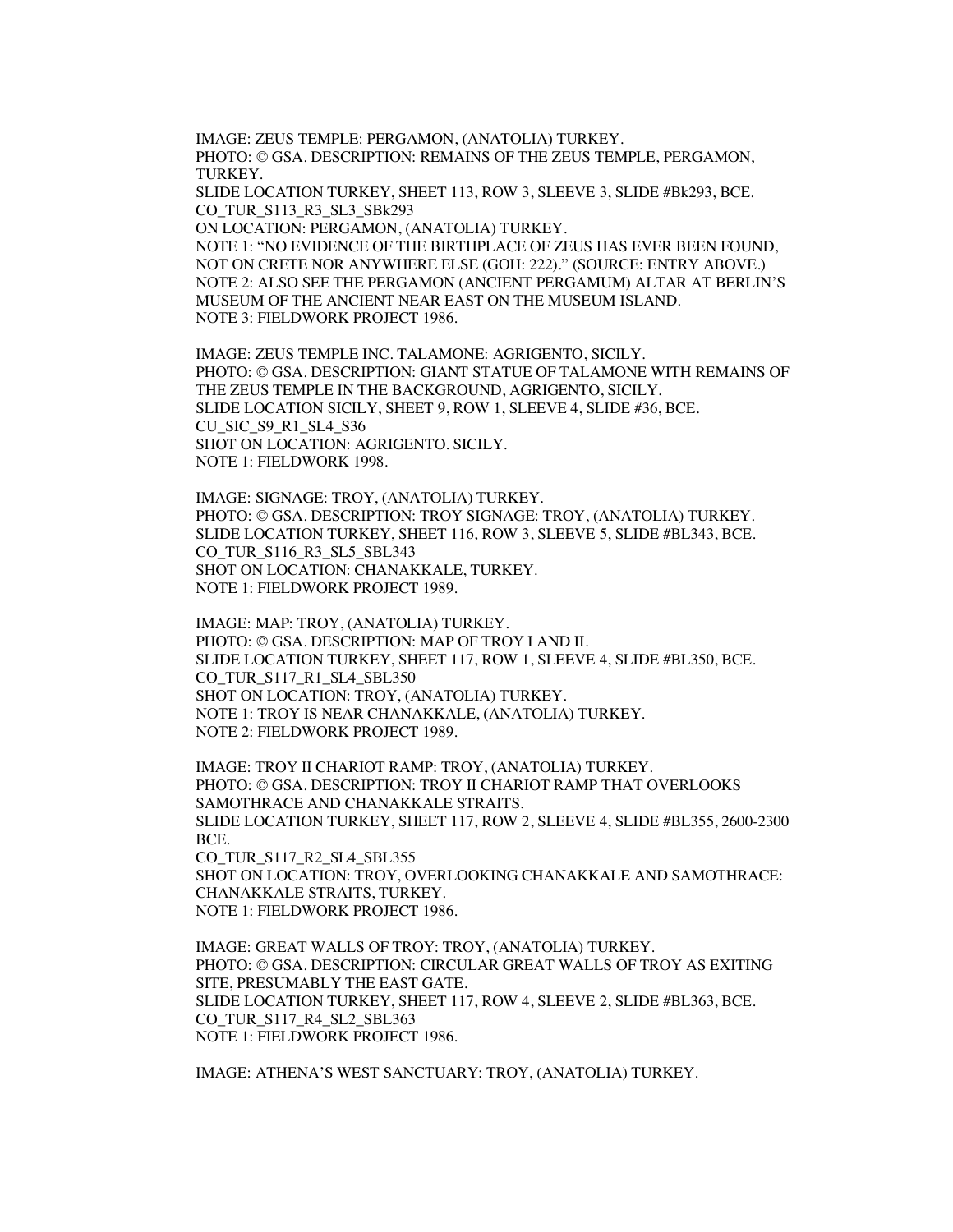PHOTO: © GSA. DESCRIPTION: AERIAL VIEW OF TROY VII INCLUDING ATHENA'S WEST SANCTUARY, ANIMAL SACRIFICE GRIDS, WELLS, AND GODDESS-FACED POTTERY ASSOCIATED WITH BABYLONIAN ISHTAR. SLIDE LOCATION TURKEY, SHEET 117, ROW 3, SLEEVE 1, SLIDE #BL357, BCE. CO\_TUR\_S117\_R3\_SL1\_SBL357 SHOT ON LOCATION: TROY, (ANATOLIA) TURKEY. NOTE 1: FIELDWORK PROJECT 1986.

IMAGE: LIMESTONE STAIRS OVERLOOKING SAMOTHRACE AND CHANAKKALE STRAITS: TROY, (ANATOLIA) TURKEY. PHOTO: © GSA. DESCRIPTION: LIMESTONE STAIRS THAT OVERLOOK MT. FINGAZI, ISLAND OF SAMOTHRACE AND CHANAKKALE STRAITS.

SLIDE LOCATION TURKEY, SHEET 117, ROW 2, SLEEVE 3, SLIDE #BL354, BCE. CO\_TUR\_S117\_R2\_SL3\_SBL354 SHOT ON LOCATION: TROY, (ANATOLIA) TURKEY. NOTE 1: FIELDWORK PROJECT 1986.

IMAGE: TROY'S SOUTH GATE: TROY, (ANATOLIA) TURKEY. PHOTO: © GSA. DESCRIPTION: AERIAL VIEW OF TROY VI SOUTH GATE POSSIBLY HOMER'S SCAEAN GATE WITH PILLAR HOUSE ABOVE = PRIAM'S PALACE? SLIDE LOCATION TURKEY, SHEET 117, ROW 3, SLEEVE 4, SLIDE #BL360, BCE. CO\_TUR\_S117\_R3\_SL4\_SBL360 SHOT ON LOCATION: TROY, (ANATOLIA) TURKEY. NOTE 1: FIELDWORK PROJECT 1986.

IMAGE: THEATER OR ATHENA'S SANCTUARY: TROY, (ANATOLIA) TURKEY. PHOTO: © GSA. DESCRIPTION: SMALL THEATER OR ATHENA'S SANCTUARY FOUNDATION REMAINS NEAR SOUTH GATE AND PILLAR HOUSE. SLIDE LOCATION TURKEY, SHEET 117, ROW 3, SLEEVE 5, SLIDE #BL361, BCE. CO\_TUR\_S117\_R3\_SL5\_SBL361 SHOT ON LOCATION: TROY, (ANATOLIA) TURKEY. NOTE 1: FIELDWORK PROJECT 1986.

IMAGE: ATHENA'S TEMPLE: TROY (ILIUM), TURKEY. PHOTO: © GSA. DESCRIPTION: ATHENA'S TEMPLE FOUNDATION AND GRIDS OVER CIRCULAR PITS FOR PRESUMED ANIMAL SACRIFICE. SLIDE LOCATION TURKEY, SHEET 117, ROW 2, SLEEVE 2, SLIDE #BL353, 350-400 BCE. CO\_TUR\_S117\_R2\_SL2\_SBL353 SHOT ON LOCATION: TROY (ILIUM), TURKEY. NOTE 1: FIELDWORK PROJECT 1986.

IMAGE: THEATER AUDITORIUM: TROY (ILIUM), TURKEY. PHOTO: © GSA. DESCRIPTION: TROY IX. SLIDE LOCATION TURKEY, SHEET 117, ROW 3, SLEEVE 2, SLIDE #BL358, 350-400 BCE. CO\_TUR\_S117\_R3\_SL2\_SBL358 SHOT ON LOCATION: TROY (ILIUM), TURKEY. NOTE 1: FIELDWORK PROJECT 1986.

IMAGE: TROJAN HORSE: TROY, (ANATOLIA) TURKEY. PHOTO: © GSA. DESCRIPTION: MODEL OF THE TROJAN HORSE. SLIDE LOCATION TURKEY, SHEET 117, ROW 1 SLEEVE 1, SLIDE #BL347, BCE. CO\_TUR\_S117\_R1\_SL1\_SBL347 SHOT ON LOCATION: TROY, (ANATOLIA) TURKEY. NOTE 1: FIELDWORK PROJECT 1989.